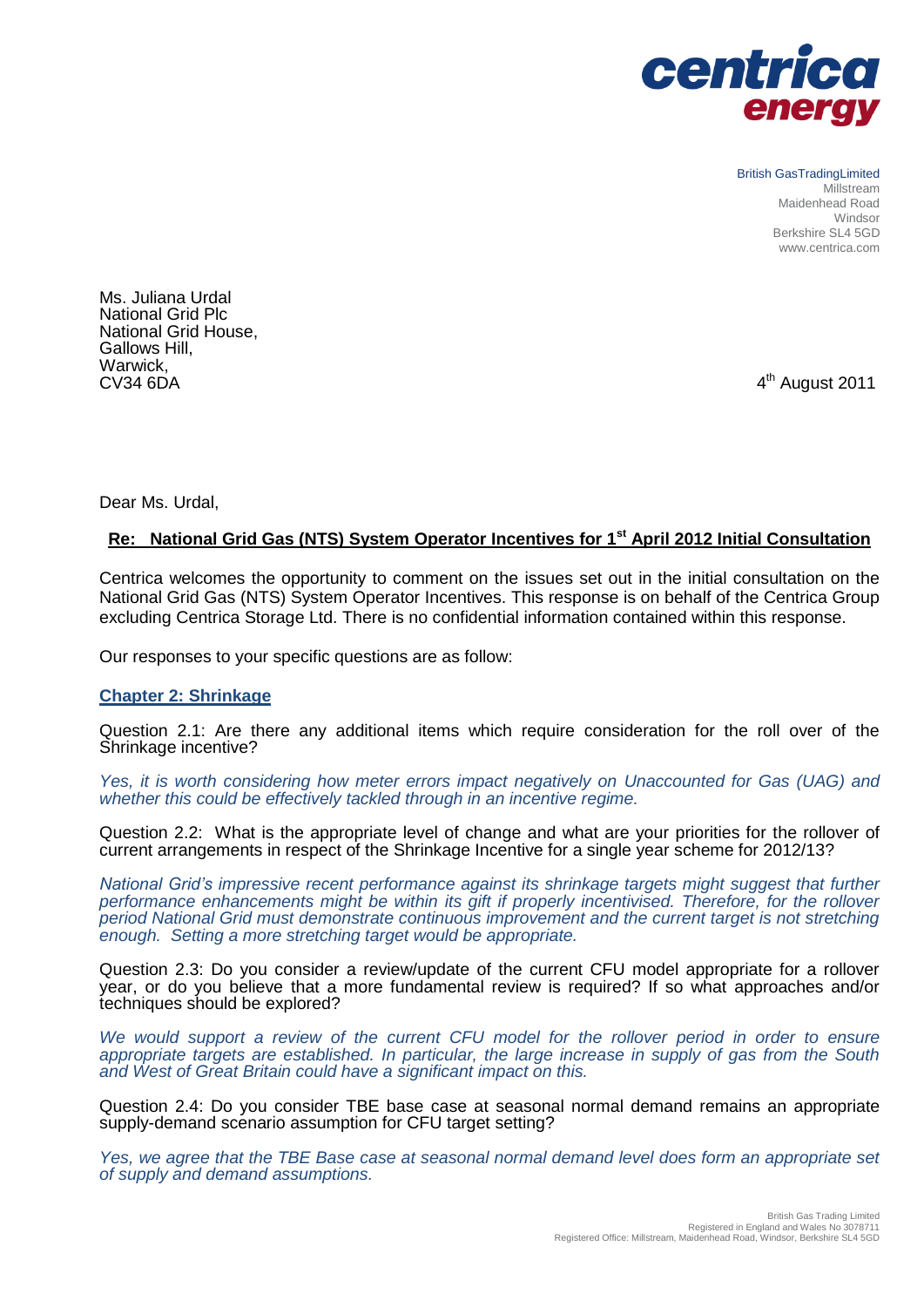

Question 2.5: Do you believe it is necessary to review the CFU adjuster? If so, should this be an update of the current values or a revision of the methodology itself?

### *Please refer to our answer to Question 2.3.*

Question 2.6: Are the latest programmed dates for the installation of electric drive compressors an appropriate basis for the disaggregation of the baseline CFU target into gas and electric target volumes? If not, what do you believe would be the appropriate basis?

*We would support the use of the current expected operational dates for planned installations as the basis for disaggregation into gas and electric target volumes. National Grid stated that there is no material impact on incentive performance in the given scenario however it would be appropriate to take into consideration any environmental impact of the delay.* 

Question 2.7: In respect of the Shrinkage procurement incentive; do you believe that it remains appropriate for the UAG component of the gas volume target to continue to be based upon net outturn volumes?

*Given the recent incidence of large NTS metering errors, resulting in inaccurate reporting of UAG in recent years, we would like the whole UAG incentive to be reviewed.*

Question 2.8: Do you believe it is appropriate to maintain the mechanism that enables exclusions (for specific CV risks that cannot be mitigated economically) to be identified within the current incentive structure? If not, how should these risks be accommodated within the incentive structure?

### *It seems to be appropriate.*

Question 2.9: Do you believe that swing is an incremental cost for which there should be an allowance in addition to the benchmark price?

*Swing should influence National Grid's procurement strategy and not be subject to an additional allowance.*

Question 2.10: Is the current ex-ante market benchmark approach appropriate for the purposes of a one year rollover? If not, what alternative arrangements do you believe are appropriate?

*We haven't formed a definite view on this question.*

Question 2.11: Do you believe it is appropriate to review the ECRP reference price uplift?

#### *Yes*

Question 2.12: Do you believe it remains appropriate for the ECRP reference period within the rollover arrangements retain a bias to prompt price?

*Yes*

Question 2.13: What do you consider is an appropriate incentive treatment of the TNUoS, DUoS and CRCEES costs?

## *We haven't formed a definite view at this stage.*

Question 2.14: Do you think it is appropriate to have a bespoke environmental dimension to the NTS Shrinkage incentive? If yes, do you believe it is appropriate to review the adjustment for the shadow price of carbon within the 2012-13 scheme to ensure the appropriate level of interaction with environmental legislation?

*It's appropriate for National Grid to be mindful of how its operations can affect the environment and whether this is best addressed via an incentive scheme, licence conditions or higher order of legislation. This is something that we would expect Ofgem to form a view on.*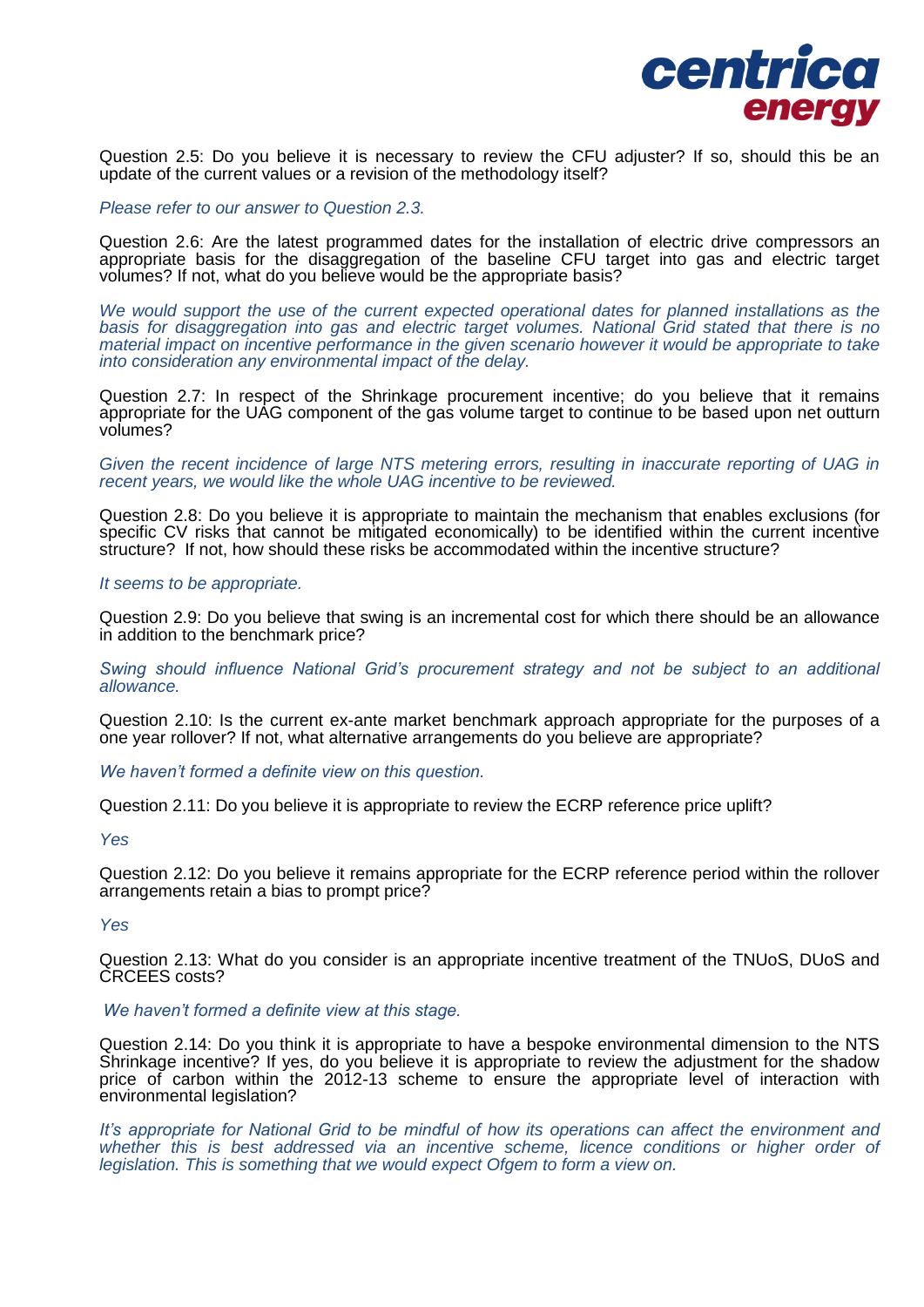

# **Chapter 3: Unaccounted for Gas (UAG)**

Question 3.1: Do you believe that National Grid has a central role in the minimisation of UAG volumes? If not, who do you believe should take this role?

*Yes, National Grid as System Operator is in a unique position and is obliged as a Reasonable and Prudent Operator to minimise UAG volumes.*

Question 3.2: If you consider that National Grid has a central role to play, do you believe that National Grid should be incentivised to perform this role or should it be subject to a funded obligation?

*National Grid should perform to a minimum acceptable standard. This should comprise an unfunded obligation coupled with a funded obligation or incentive to meet a stretching target.*

Question 3.3: If an incentive were in place for UAG in 2012/13, what would an appropriate incentive structure be? For example, the current incentive scheme is based upon the absolute volume of UAG in a year.

*In the light of the metering errors experienced and how they impacted on UAG, we would support a wholesale review of this area.*

## **Chapter 4: Demand Forecasting**

Question 4.1: Do you support the view that the structure of the current D-1 13:00 Demand Forecasting Incentive remains fit for purpose for incentivising National Grid to provide valued information to customers? If you do not agree with this view, do you have any views as to how the structure could be improved to apply from 1 April 2012?

*The current structure D-1, 13:00 Demand Forecasting Incentive remains appropriate.*

Question 4.2: Do you have any views or evidence regarding the volatility of demand in 2012/13? In addition, do you have any views on how this demand volatility will impact the Demand Forecast incentive?

*Our expectation is that National Grid should provide accurate demand forecasts and must demonstrate continuous improvement in accuracy over time.*

Question 4.3: If National Grid was able to improve its demand forecasts, how would this impact on your business?

*There might be some Improvement in managing balancing costs.* 

Question 4.4: Do you agree with the analysis we propose to undertake in order to review the annual error target as described in paragraph 140 above? If you do not agree with this proposed approach are you able to state which amendments or additions you consider are appropriate to this analysis?

*It would be more beneficial to shippers to have accurate targets on an LDZ or shipper level.* 

Question 4.5: What value (or relative value) do you place on each of the demand forecasts?

We place highest value on the D-1, 13:00 demand forecast. Our observation is that the accuracy of *later forecasts improves in a fairly predictable manner.*

Question 4.6: Which of the forecast times do you believe should be incentivised?

*The 13:00 D-1 forecast is the only one which should be incentivised.*

# **Chapter 5: Data Publication**

Question 5.1: What value do users put on the data items that are published under this incentive? In particular we welcome views from small suppliers and large consumers.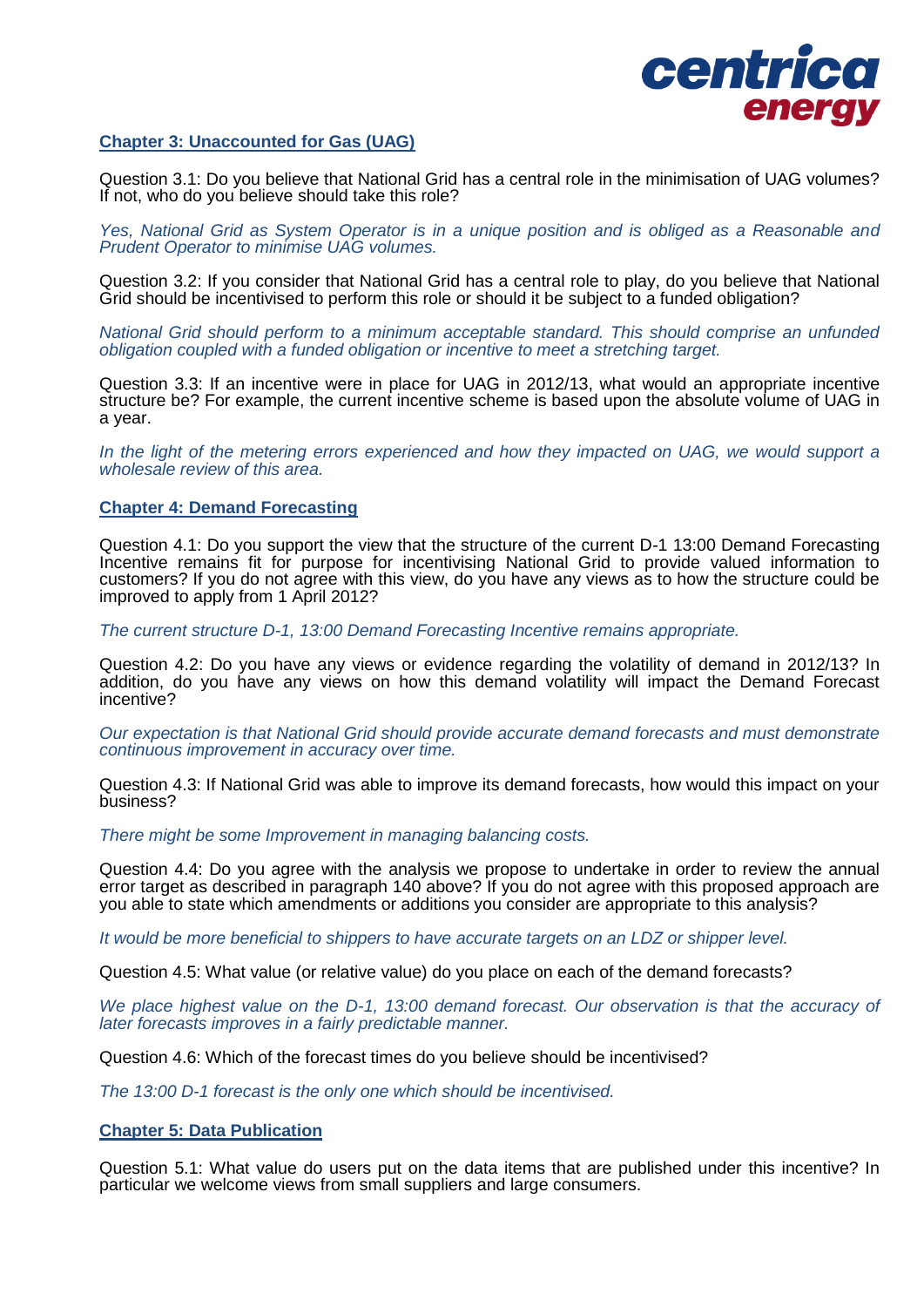

## *We value this data highly.*

Question 5.2: Are the current target levels of website availability and timeliness of data publication appropriate?

*Somewhat yes – It is important for data to be available ASAP hence target levels' revision would be appropriate in relation to website availability and timeliness of data publication.*

Question 5.3: Do you agree with our recommendation that the structure of this Incentive should not be reviewed for the rollover year in order to allow for a more detailed focus on SO Incentive schemes effective from 1 April 2013?

*Yes, we agree.*

Question 5.4: What information, if any, do users consider should be incentivised beyond the existing defined dataset?

*The system operator should be acting in the interests of transparency and market efficiency without incentives of this kind.*

# **Chapter 6: Residual Balancing**

Question 6.1: Do you support the view that the structure of the current Residual Balancing Incentive remains fit for purpose in incentivising National Grid to not enter the market where possible and minimise our impact on the market when we do enter? If you do not agree with this view, do you have any views as to how the structure could be improved to apply from 1 April 2012?

*For the purpose of a one year roll over the current structure should remain in place.*

Question 6.2: Do you support the view that the target parameters of the PPM should be reviewed?

*Yes, the target should be further strengthened.*

Question 6.3: Do you agree with the analysis we propose to undertake in order to review the PPM target as described in paragraph 183 above? If you do not agree with this proposed approach are you able to state which amendments or additions you consider are appropriate to this analysis?

*Yes, it looks reasonable and appropriate.*

Question 6.4: Do you believe that the LPM target parameter should also be reviewed?

*Not for a one year roll over period.*

Question 6.5: If possible could you provide your views on suitable levels for the residual balancing scheme parameters?

*We have not formed a definite view at this stage.*

# **Chapter 7: Information on Incentive Performance**

Question 7.1: Is the information provided as summarised above useful?

*Yes.* 

Question 7.2: Is there any further data that could be issued by National Grid to improve the level of information available in respect of SO Incentives?

*We haven't identified anything at this time.*